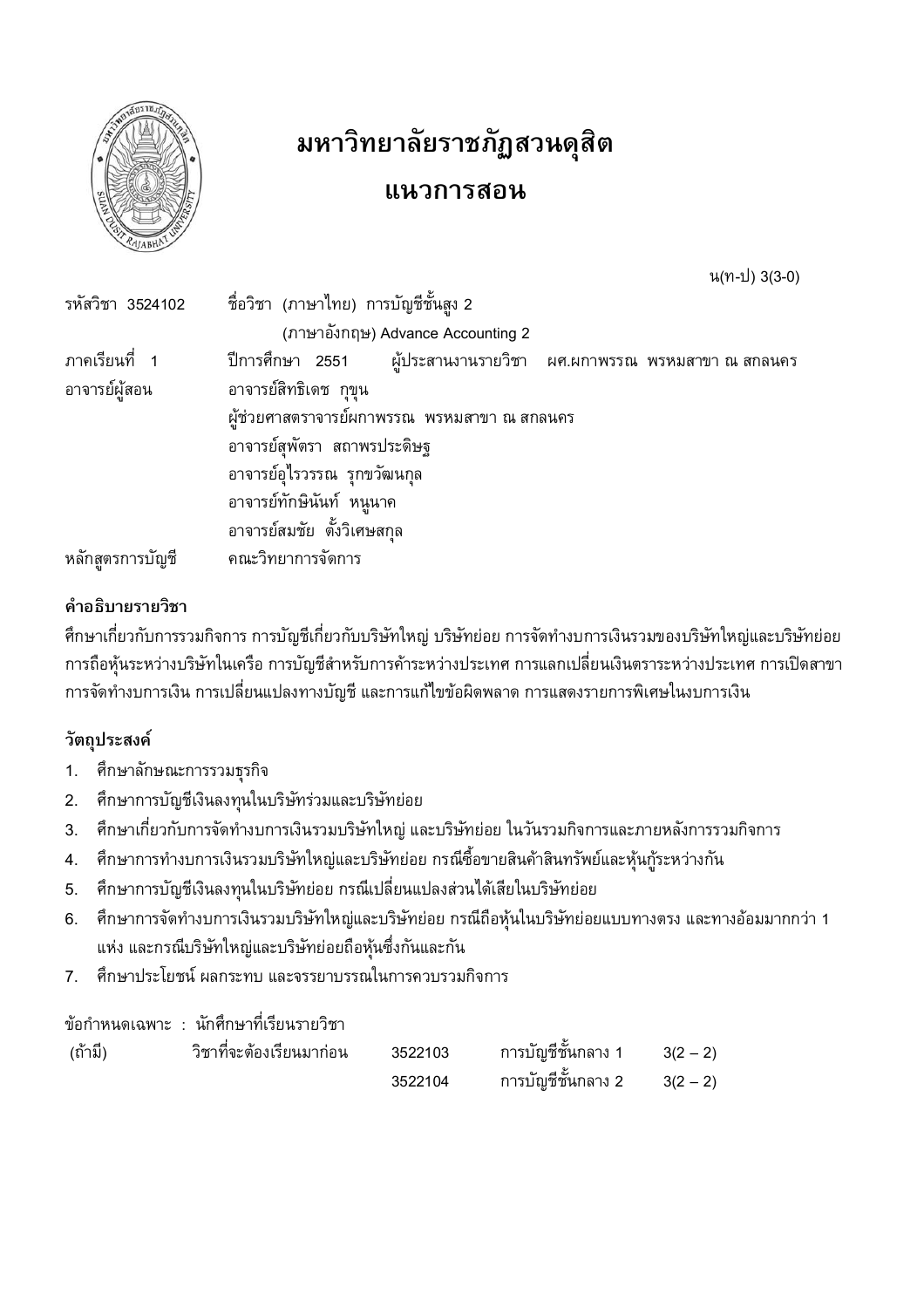|                                |                                                  |                        |        | กิจกรรมการเรียนการสอน |                       |                      |              |              |             | สื่อการสอน   |          |              |            |         |                                   |                                           |
|--------------------------------|--------------------------------------------------|------------------------|--------|-----------------------|-----------------------|----------------------|--------------|--------------|-------------|--------------|----------|--------------|------------|---------|-----------------------------------|-------------------------------------------|
|                                |                                                  | กิจกรรม                |        |                       |                       | สอดคล้องด้าน         |              |              |             |              |          |              |            |         |                                   |                                           |
| เนื้อหา<br>สัปดาห์<br>ที่      |                                                  | บริการวิชาการ          | ្តិព្យ | คุณธรรมจริยธรรม       | กำนุบำรุงศิลปวัฒนธรรม | นันผู้เรียนเป็นสำคัญ | เทคโนโลยี    | บุคลิกภาพ    | Power point | VCD/DVD      | Internet | E-leaming    | Blackboard | Website | การวัดผลการเรียนรู้               |                                           |
|                                | การรวมธุรกิจ<br>(มาตรฐานการบัญชีฉบับที่ 43       | 1. การบรรยาย           |        |                       | $\checkmark$          |                      | $\checkmark$ |              |             | $\checkmark$ |          |              |            |         |                                   | ์ สังเกตจากการตอบคำถาม<br>และการตอบข้อสอบ |
| ปรับปรุง 2550)<br>$\mathbf{1}$ | 2. การฝึกปฏิบัติ                                 |                        |        |                       |                       | $\checkmark$         |              |              |             |              |          |              |            |         | สามารถทำแบบฝึกหัดได้<br>ร้อยละ 70 |                                           |
|                                |                                                  | 3. กรณีศึกษา           |        |                       |                       |                      | $\checkmark$ | $\checkmark$ |             |              |          | $\checkmark$ |            |         | $\checkmark$                      | สามารถสืบค้นข้อมูล                        |
|                                | การบัญชีเงินลงทุนในบริษัท<br>ย่อยและบริษัทร่วม   | 1. การบรรยาย           |        |                       | $\checkmark$          |                      | $\checkmark$ |              |             | $\checkmark$ |          |              |            |         |                                   | ์ สังเกตจากการตอบคำถาม<br>และการตอบข้อสอบ |
| 2                              | (มาตรฐานการบัญชีฉบับที่ 44, 45<br>ปรับปรุง 2550) | 2. การฝึกปฏิบัติ       |        |                       |                       |                      | $\checkmark$ |              |             |              |          |              |            |         |                                   | สามารถทำแบบฝึกหัดได้<br>ร้อยละ 70         |
|                                |                                                  | 3. กรณีศึกษา           |        |                       |                       |                      | $\checkmark$ | $\checkmark$ |             |              |          | $\checkmark$ |            |         | $\checkmark$                      | สามารถสืบค้นข้อมูล                        |
|                                | การจัดทำงบการเงินรวม ณ วัน<br>ซื้อหุ้น           | 1. การบรรยาย           |        |                       | $\checkmark$          |                      | $\checkmark$ |              |             | $\checkmark$ |          |              |            |         |                                   | สังเกตจากการตอบคำถาม<br>และการตอบข้อสอบ   |
| 3                              |                                                  | 2. การฝึกปฏิบัติ       |        |                       |                       |                      | $\checkmark$ |              |             |              |          |              |            |         |                                   | สามารถทำแบบฝึกหัดได้<br>ร้อยละ 70         |
|                                |                                                  | 3. การใช้โปรแกรม excel |        |                       |                       |                      | $\checkmark$ | $\checkmark$ |             |              |          | $\checkmark$ |            |         | $\checkmark$                      | สามารถใช้ IT                              |
|                                | การจัดทำงบการเงินรวมหลังวัน<br>ซื้อหุ้น          | 1. การบรรยาย           |        |                       | $\checkmark$          |                      | $\checkmark$ |              |             | $\checkmark$ |          |              |            |         |                                   | สังเกตจากการตอบคำถาม<br>และการตอบข้อสอบ   |
| $\overline{4}$                 |                                                  | 2. การฝึกปฏิบัติ       |        |                       |                       |                      | $\checkmark$ |              |             |              |          |              |            |         |                                   | สามารถทำแบบฝึกหัดได้<br>ร้อยละ 70         |
|                                |                                                  | 3. การใช้โปรแกรม excel |        |                       |                       |                      | $\checkmark$ | ✓            |             |              |          | $\checkmark$ |            |         | $\checkmark$                      | สามารถใช้ IT                              |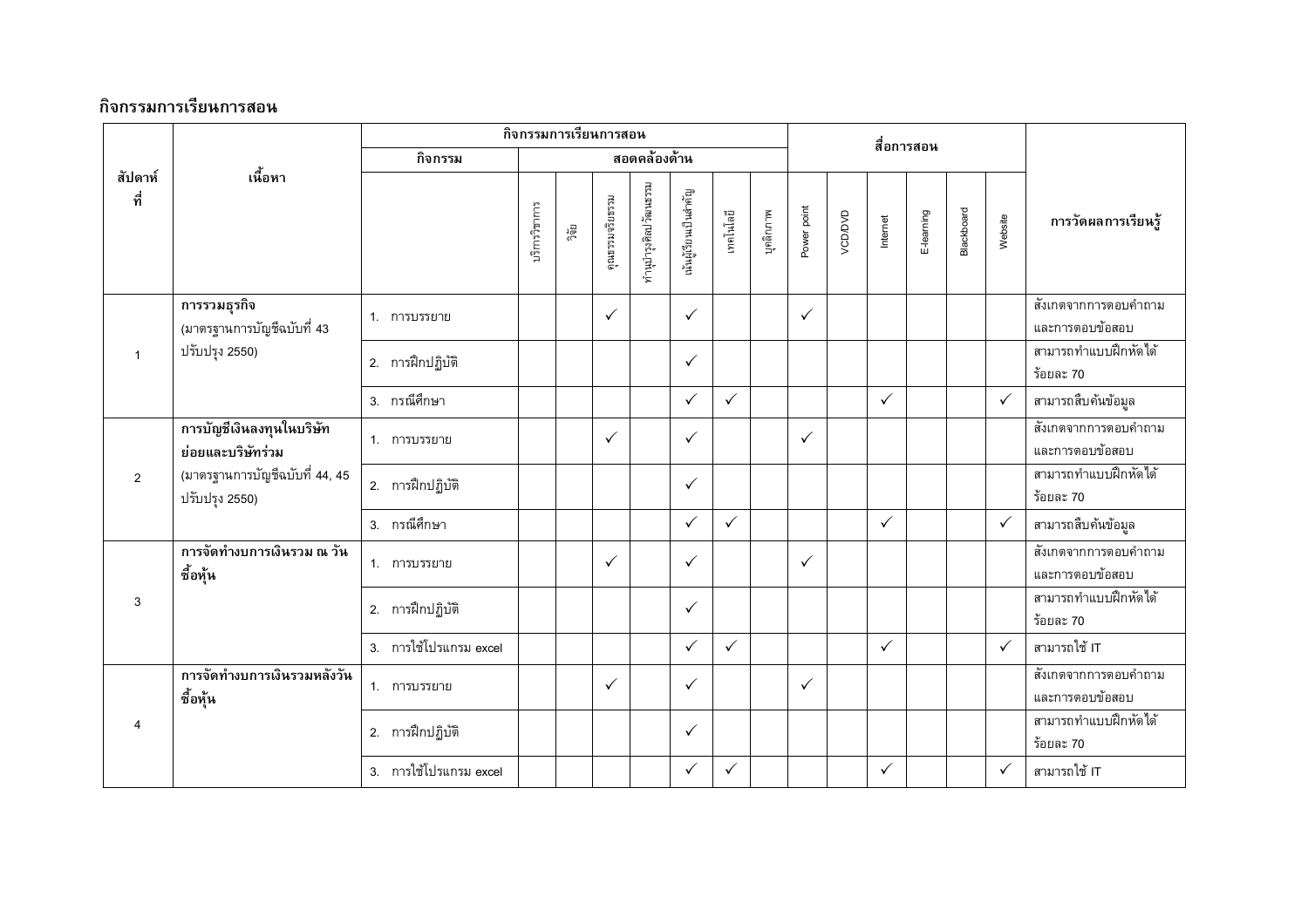|                           |                                                          |                      |              |                 | กิจกรรมการเรียนการสอน |                      |              |           |             | สื่อการสอน   |          |            |            |         |                     |                                      |
|---------------------------|----------------------------------------------------------|----------------------|--------------|-----------------|-----------------------|----------------------|--------------|-----------|-------------|--------------|----------|------------|------------|---------|---------------------|--------------------------------------|
|                           |                                                          | กิจกรรม              | สอดคล้องด้าน |                 |                       |                      |              |           |             |              |          |            |            |         |                     |                                      |
| เนื้อหา<br>สัปดาห์<br>ที่ |                                                          | บริการวิชาการ        | ្មាត្ត<br>កូ | คุณธรรมจริยธรรม | ทำนุบำรุงศิลปวัฒนธรรม | นันผู้เรียนเป็นสำคัญ | เทคโนโลยี    | บุคลิกภาพ | Power point | VCD/DVD      | Internet | E-learning | Blackboard | Website | การวัดผลการเรียนรู้ |                                      |
| 5                         | ี สอบกลางภาค ครั้งที่ 1<br>(เวลา 2 ชั่วโมง)              |                      |              |                 |                       |                      |              |           |             |              |          |            |            |         |                     | ข้อสอบอัตนัย 2 ข้อ                   |
|                           | การจัดทำงบการเงินรวมกรณี<br>ซื้อขายสินค้าระหว่างกัน      | 1. การบรรยาย         |              |                 | $\checkmark$          |                      | $\checkmark$ |           |             | $\checkmark$ |          |            |            |         |                     | สังเกตจากการตอบคำถาม<br>และตอบข้อสอบ |
| 6                         |                                                          | 2. การฝึกปฏิบัติ     |              |                 |                       |                      | $\checkmark$ |           |             |              |          |            |            |         |                     | สามารถทำแบบฝึกหัด<br>ร้อยละ70        |
|                           |                                                          | 3. การทำการบ้านทบทวน |              |                 |                       |                      | $\checkmark$ |           |             | $\checkmark$ |          |            |            |         |                     | สามารถทำแบบฝึกหัด<br>ร้อยละ 70       |
|                           | ์<br>การจัดทำงบการเงินรวมกรณี<br>ซื้อขายที่ดิน อาคาร และ | 1. การบรรยาย         |              |                 | $\checkmark$          |                      | $\checkmark$ |           |             | $\checkmark$ |          |            |            |         |                     | สังเกตจากการตอบคำถาม<br>และตอบข้อสอบ |
| $\overline{7}$            | อุปกรณ์ระหว่างกัน                                        | 2. การฝึกปฏิบัติ     |              |                 |                       |                      | $\checkmark$ |           |             |              |          |            |            |         |                     | สามารถทำแบบฝึกหัด<br>ร้อยละ70        |
|                           |                                                          | 3. การทำการบ้านทบทวน |              |                 |                       |                      | $\checkmark$ |           |             | $\checkmark$ |          |            |            |         |                     | สามารถทำแบบฝึกหัด<br>ร้อยละ 70       |
|                           | สอบกลางภาค ครั้งที่ 2                                    |                      |              |                 |                       |                      |              |           |             |              |          |            |            |         |                     | ข้อสอบอัตนัย แสดงการ                 |
| 8                         | (เวลา 2 ชั่วโมง)                                         |                      |              |                 |                       |                      |              |           |             |              |          |            |            |         |                     | คำนวณและจัดทำงบการเงิน<br>รวม        |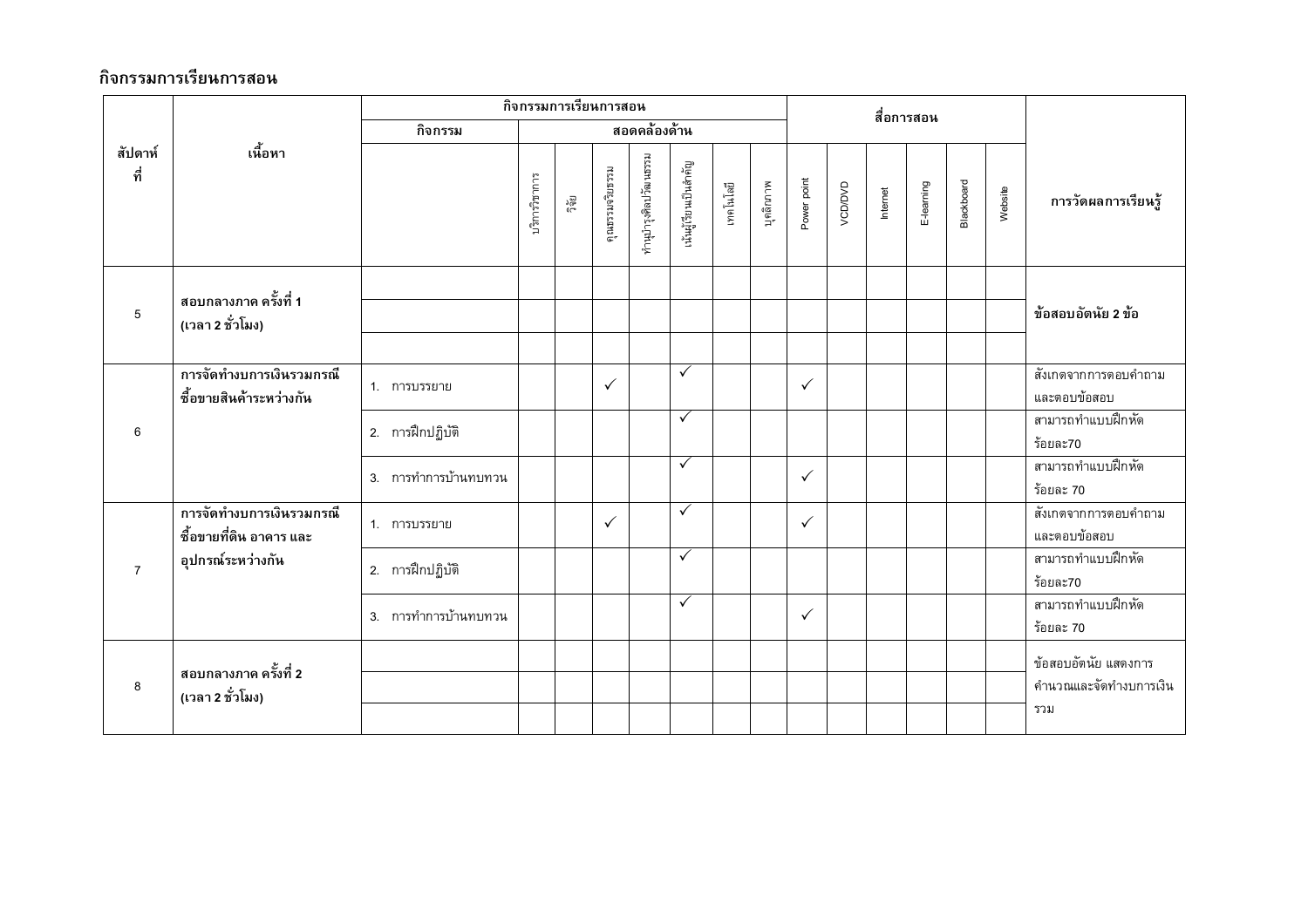|                           |                                                            |                      |              | กิจกรรมการเรียนการสอน |                       |                       |              |              |             |              |          | สื่อการสอน   |            |         |                     |                                         |
|---------------------------|------------------------------------------------------------|----------------------|--------------|-----------------------|-----------------------|-----------------------|--------------|--------------|-------------|--------------|----------|--------------|------------|---------|---------------------|-----------------------------------------|
|                           |                                                            | กิจกรรม              | สอดคล้องด้าน |                       |                       |                       |              |              |             |              |          |              |            |         |                     |                                         |
| เนื้อหา<br>สัปดาห์<br>ที่ |                                                            | ปริการวิชาการ        | រឹត្តិ       | คุณธรรมจริยธรรม       | ทำนุบำรุงศิลปวัฒนธรรม | .นันผู้เรียนเป็นสำคัญ | เทคโนโลยี    | บุคลิกภาพ    | Power point | VCD/DVD      | Internet | E-learning   | Blackboard | Website | การวัดผลการเรียนรู้ |                                         |
|                           | การจัดทำงบการเงินรวมกรณี<br>ซื้อขายหุ้นกู้ระหว่างกัน       | 1. การบรรยาย         |              |                       | $\checkmark$          |                       | $\checkmark$ |              |             | $\checkmark$ |          |              |            |         |                     | สังเกตจากการตอบคำถาม<br>และการตอบข้อสอบ |
| 9                         |                                                            | 2. การฝึกปฏิบัติ     |              |                       |                       |                       | $\checkmark$ |              |             |              |          |              |            |         |                     | สามารถทำแบบฝึกหัดได้<br>ร้อยละ 70       |
|                           |                                                            | 3. การทำการบ้านทบทวน |              |                       |                       |                       | $\checkmark$ | $\checkmark$ |             |              |          | $\checkmark$ |            |         | $\checkmark$        | สามารถสืบค้นข้อมูล                      |
|                           | การจัดทำงบการเงินรวมกรณี<br>ซื้อขายหุ้นกู้ระหว่างกัน (ต่อ) | 1. การบรรยาย         |              |                       | $\checkmark$          |                       | $\checkmark$ |              |             | $\checkmark$ |          |              |            |         |                     | สังเกตจากการตอบคำถาม<br>และการตอบข้อสอบ |
| 10                        |                                                            | 2. การฝึกปฏิบัติ     |              |                       |                       |                       | $\checkmark$ |              |             |              |          |              |            |         |                     | สามารถทำแบบฝึกหัดได้<br>ร้อยละ 70       |
|                           |                                                            | 3. การทำการบ้านทบทวน |              |                       |                       |                       | $\checkmark$ | $\checkmark$ |             |              |          | $\checkmark$ |            |         | $\checkmark$        | สามารถสืบค้นข้อมูล                      |
|                           | การเปลี่ยนแปลงส่วนได้เสียใน<br>บริษัทย่อย                  | 1. การบรรยาย         |              |                       | $\checkmark$          |                       | $\checkmark$ |              |             | $\checkmark$ |          |              |            |         |                     | สังเกตจากการตอบคำถาม<br>และการตอบข้อสอบ |
| 11                        |                                                            | 2. การฝึกปฏิบัติ     |              |                       |                       |                       | $\checkmark$ |              |             |              |          |              |            |         |                     | สามารถทำแบบฝึกหัดได้<br>ร้อยละ 70       |
|                           |                                                            | 3. การทำการบ้านทบทวน |              |                       |                       |                       | $\checkmark$ | $\checkmark$ |             |              |          | $\checkmark$ |            |         | $\checkmark$        | สามารถสืบค้นข้อมูล                      |
|                           | ิการเปลี่ยนแปลงส่วนได้เสียใน<br>บริษัทย่อย (ต่อ)           | 1. การบรรยาย         |              |                       | $\checkmark$          |                       | $\checkmark$ |              |             | $\checkmark$ |          |              |            |         |                     | สังเกตจากการตอบคำถาม<br>และการตอบข้อสอบ |
| 12                        |                                                            | 2. การฝึกปฏิบัติ     |              |                       |                       |                       | $\checkmark$ |              |             |              |          |              |            |         |                     | สามารถทำแบบฝึกหัดได้<br>ร้อยละ 70       |
|                           |                                                            | 3. การทำการบ้านทบทวน |              |                       |                       |                       | $\checkmark$ | $\checkmark$ |             |              |          | $\checkmark$ |            |         | $\checkmark$        | สามารถสืบค้นข้อมูล                      |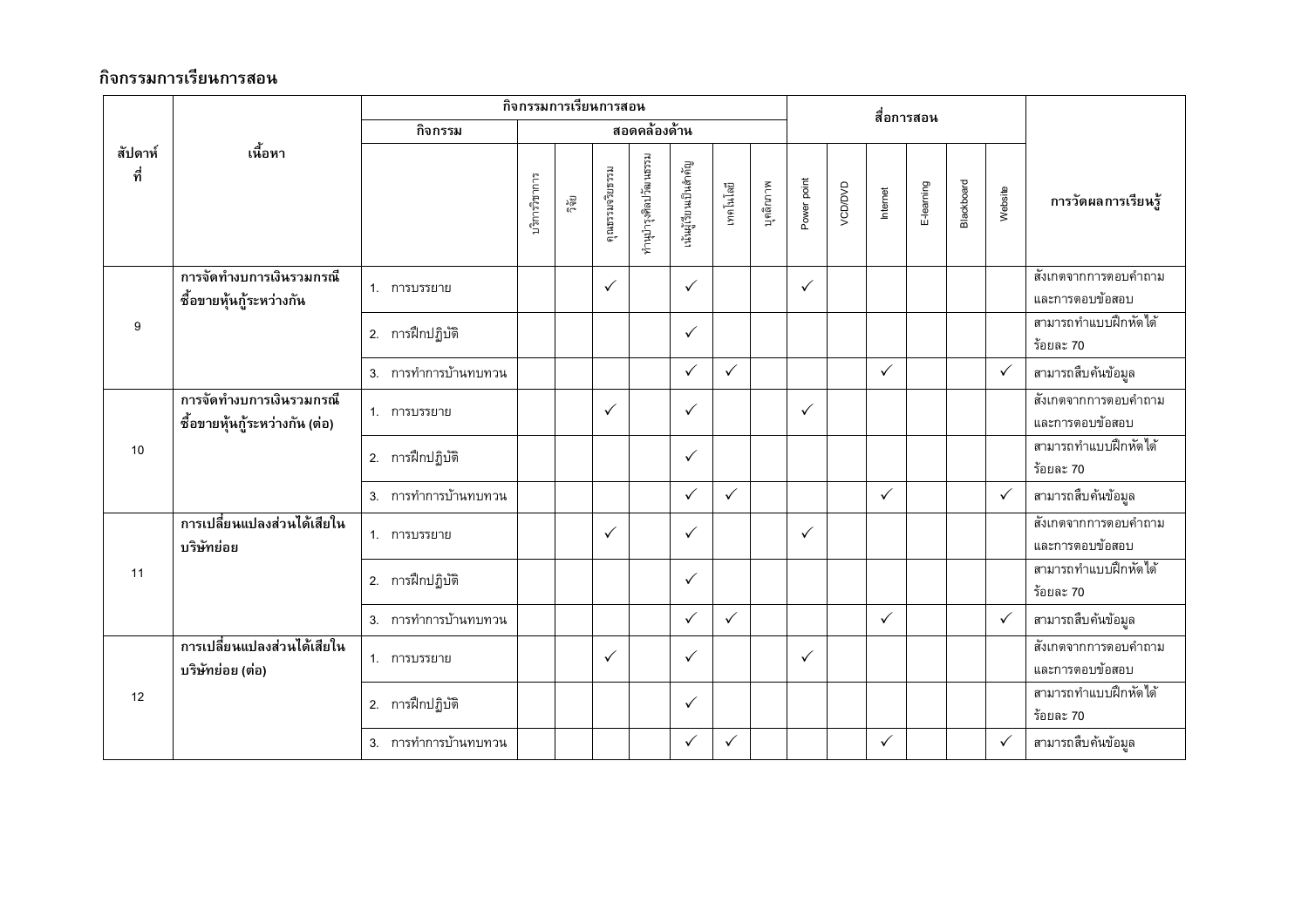|                | กิจกรรมการเรียนการสอน                              |                      |               |              |                 |                       |                          |              |           |              |         |              |            |            |              |                                            |
|----------------|----------------------------------------------------|----------------------|---------------|--------------|-----------------|-----------------------|--------------------------|--------------|-----------|--------------|---------|--------------|------------|------------|--------------|--------------------------------------------|
|                |                                                    | กิจกรรม              |               |              |                 | สอดคล้องด้าน          |                          |              |           |              |         |              | สื่อการสอน |            |              |                                            |
| สัปดาห์<br>ที่ | เนื้อหา                                            |                      | บริการวิชาการ | ្នឹម<br>ភូមិ | คุณธรรมจริยธรรม | กำนุบำรุงศิลปวัฒนธรรม | .<br>นนผู้เรียนเป็นสำคัญ | เทคโนโลยี    | บุคลิกภาพ | Power point  | VCD/DVD | Internet     | E-leaming  | Blackboard | Website      | การวัดผลการเรียนรู้                        |
|                | การถือหุ้นระหว่างบริษัทใน<br>เครือ                 | 1. การบรรยาย         |               |              | $\checkmark$    |                       | $\checkmark$             |              |           | $\checkmark$ |         |              |            |            |              | สังเกตจากการตอบคำถาม<br>และการตอนข้อสอบ    |
| 13             |                                                    | 2. การฝึกปฏิบัติ     |               |              |                 |                       | $\checkmark$             |              |           |              |         |              |            |            |              | สามารถทำแบบฝึกหัดได้<br>ร้อยละ 70          |
|                |                                                    | 3. การทำการบ้านทบทวน |               |              |                 |                       | $\checkmark$             | $\checkmark$ |           |              |         | $\checkmark$ |            |            | $\checkmark$ | สามารถสืบค้นข้อมูล                         |
|                | การเปลี่ยนแปลงทางบัญชีและ                          |                      |               |              | $\checkmark$    |                       | $\checkmark$             |              |           | $\checkmark$ |         |              |            |            |              |                                            |
| 14             | การแก้ไขข้อผิดพลาด (มาตรฐาน<br>การบัญชีฉบับที่ 39) | การอภิปรายกลุ่ม      |               |              |                 |                       | $\checkmark$             |              |           |              |         |              |            |            |              | สามารถเข้าใจในรายละเอียด<br>นำไปปฏิบัติได้ |
|                |                                                    |                      |               |              |                 |                       | $\checkmark$             | $\checkmark$ |           |              |         | $\checkmark$ |            |            | $\checkmark$ |                                            |
|                | การแปลงค่างบการเงิน<br>(มาตรฐานทางการบัญชี ฉบับที่ |                      |               |              | $\checkmark$    |                       | $\checkmark$             |              |           | $\checkmark$ |         |              |            |            |              | สามารถเข้าใจในรายละเอียด                   |
| 15             | 30)                                                | การอภิปรายกลุ่ม      |               |              |                 |                       | $\checkmark$             |              |           |              |         |              |            |            |              | นำไปปฏิบัติได้                             |
|                |                                                    |                      |               |              |                 |                       | $\checkmark$             | $\checkmark$ |           |              |         | $\checkmark$ |            |            | $\checkmark$ |                                            |
|                |                                                    |                      |               |              |                 |                       |                          |              |           |              |         |              |            |            |              |                                            |
| 16             | สอบปลายภาค (2 ชั่วโมง)                             |                      |               |              |                 |                       |                          |              |           |              |         |              |            |            |              |                                            |
|                |                                                    |                      |               |              |                 |                       |                          |              |           |              |         |              |            |            |              |                                            |